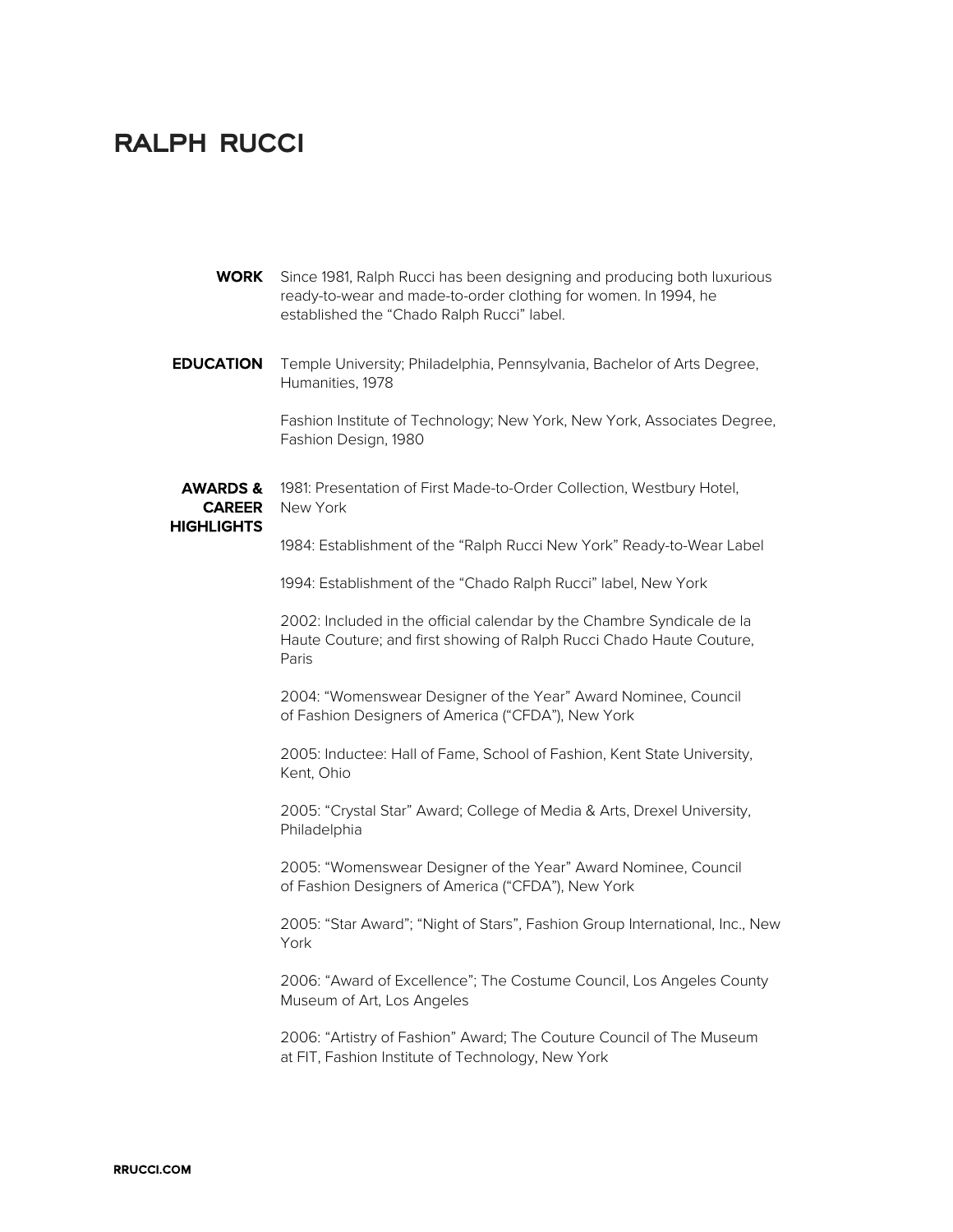2008: "International Designer of the Year" Award; The Academy of Art University, San Francisco, CA

2008: "National Design Award-Fashion"; Cooper-Hewitt Museum National Design Awards Program, New York

2009: "Fashion Icon Award", Pratt Institute, New York

2010: Vice Chair, National Design Awards, Cooper-Hewitt Museum, New York

2011: "Soaring Spirit Award", LIVE OUT LOUD, New York

2011: "Fashion Walk of Fame" Plaque on Seventh Avenue, New York

2011: "Award for Design Excellence", Costume Council, The Chicago History Museum

2012: "Andre Leon Talley Lifetime Achievement Award", Savannah College of Art and Design

2013: "Icon Award", Los Angeles Gay & Lesbian Center

2015: Honorary Doctoral Degree, The Drexel University's Westphal College of Media Arts & Design.

2019: "Lifetime Living Legend Award", Fashion Group International of New York

PROFESSIONAL 2012: Ralph Rucci for Holly Hunt – unique pieces of furniture made of wood **COLLABORATIONS** and bronze of some of the same luxurious fabrics used in the clothing collections

**MUSEUM** 1985: Participant: "The Little Black Dress of the 21<sup>st</sup> Century" Exhibit; Victoria **EXHIBITIONS** & Albert Museum, London

> 2003: Participant: "Goddess" Exhibit; The Costume Institute at The Metropolitan Museum of Art, New York; and, in 2005: Participant: "Goddess" Exhibit; The Costume Institute at The MOMU Museum, Antwerp, Belgium

> 2005-2006: "Chado Ralph Rucci" Exhibit; The Costume Institute, Kent State University Museum, Kent, OH

2005: Participant: "Cut and Construction: The Foundations of Fashion"; The Gallery, The Pratt Institute, New York

2005: Participant: "Glamour: Fashion, Film, Fantasy" Exhibit; The Museum at FIT, Fashion Institute of Technology, New York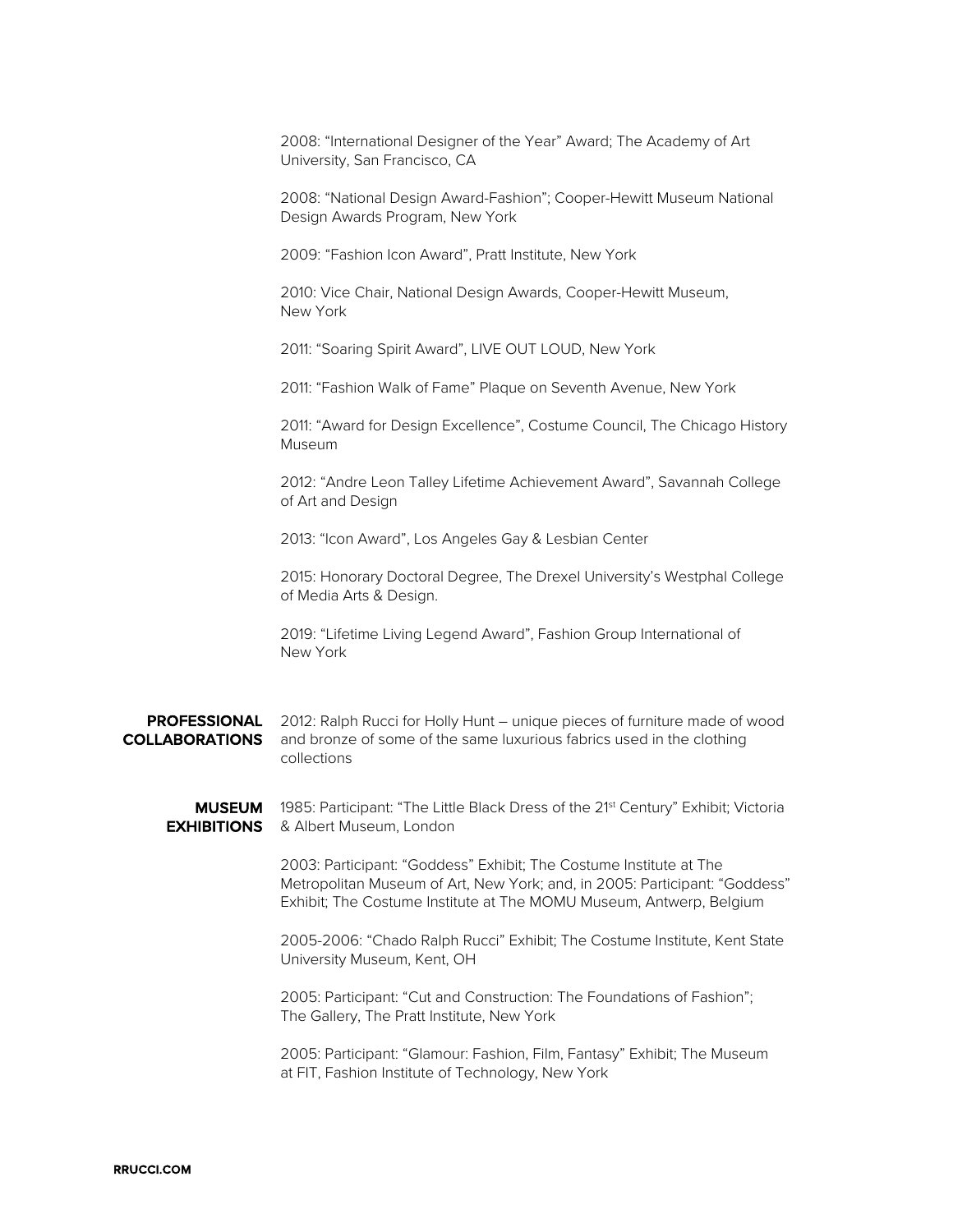2006: Participant: "She's a Rainbow" Exhibit; The Museum at FIT, Fashion Institute of Technology, New York

2006: Participant: "Skin + Bones: Parallel Practices In Fashion and Architecture"; The Museum of Contemporary Art, Los Angeles

2006: Participant: "Love & War" Exhibit; The Museum at FIT, Fashion Institute of Technology, New York

2006: Participant: "Design Life Now: National Design Triennial 2006"; The Cooper-Hewitt National Design Museum, New York

2007: Subject: "The Art of Weightlessness" Exhibit; The Museum at FIT, Fashion Institute of Technology, New York

2008: Subject: "Chado Ralph Rucci" Exhibit, The Phoenix Art Museum, Phoenix, AZ

2009: Participant: "Medievalism: Fashion's Romance with the Middle Ages" Exhibit, The Phoenix Art Museum, Phoenix, AZ

2009: Participant: "American Beauty" exhibit, The Museum at FIT, Fashion Institute of Technology, New York

2009: Participant: "Design USA: Contemporary Innovation" exhibit, The Cooper-Hewitt National Design Museum, New York

2012: Participant: "IMPACT: 50 Years of the CFDA" Exhibit, The Museum at FIT, New York

2012: Subject: "Ralph Rucci Evolved" Exhibit, The Museum at The Savannah College of Art and Design, Savannah, Georgia

2012: Participant: "Fashion A to Z" Exhibit, The Museum at FIT, New York

2012: Participant: "The Little Black Dress" Exhibit, The Museum at The Savannah College of Art and Design, Savannah, Georgia

2013: Participant: "Retrospective" Exhibit, The Museum at FIT, New York

2015: Participant: "Immortal Beauty" Exhibit, The Westphal College of Media Arts & Design, Drexel University, Philadelphia, Pennsylvania

2017: Participant: "Shaping Fashion – Balenciaga" Exhibit, The Victoria and Albert Museum, London, UK

FILMS Ralph Rucci: A Designer and His House", directed by David Boatman; 2006

"The Quiet American: Ralph Rucci & Paris", directed by Christian Leigh; 2012